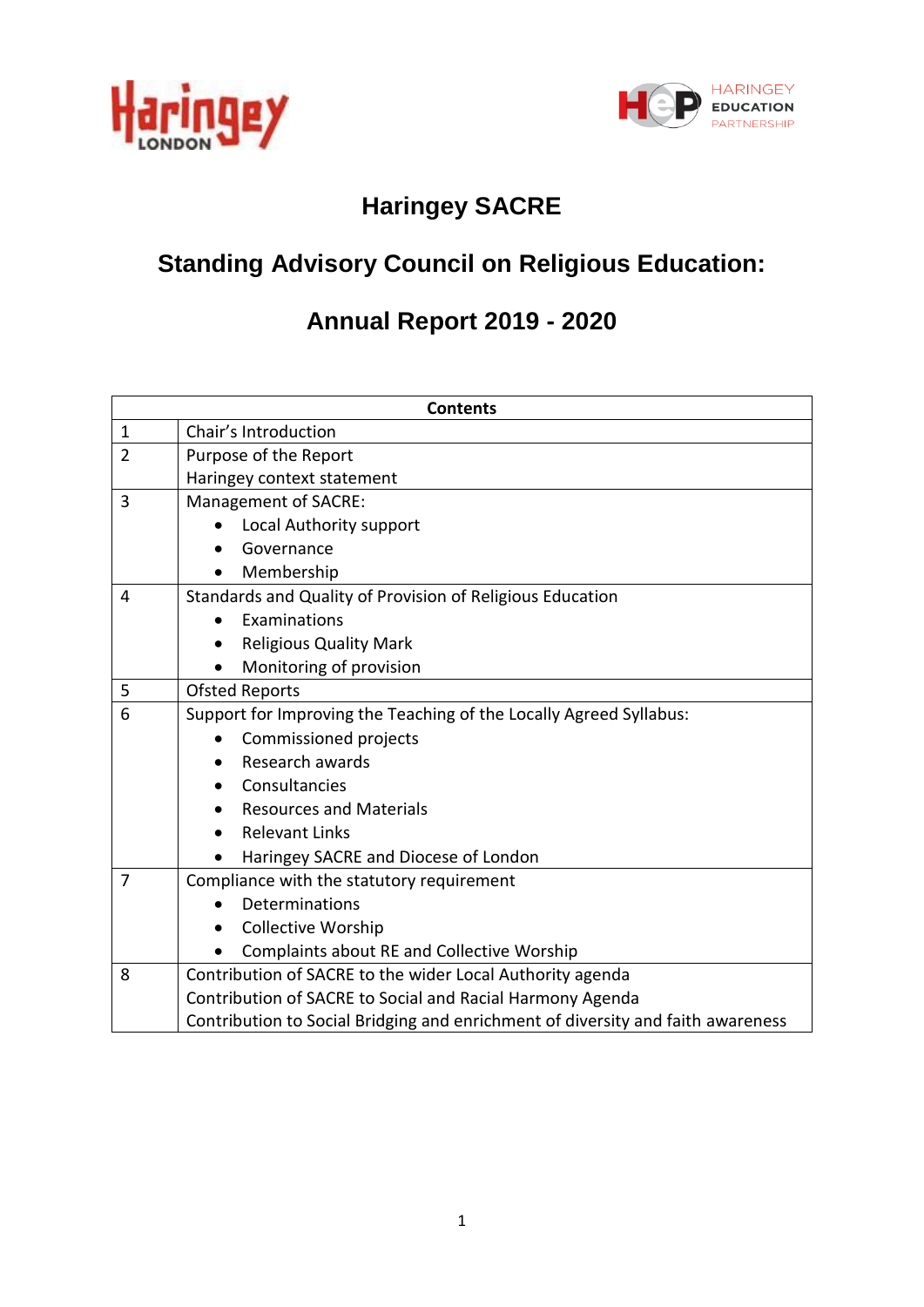



#### **HARINGEY SACRE ANNUAL REPORT 2019-2020**

#### **1. Chair's Introduction**

I am pleased to present this report on the work of Haringey SACRE for the year 2019-20. I would like to thank members of the SACRE, be they faith representatives, teachers or councillors, for their commitment and constructive work this year. Special mention goes to Jan McGuire, our serving Religious Education Adviser, for updating us clearly and effectively on the national picture of RE, giving us new ways of working together and setting in motion the process of syllabus revision with the local authority. We are also grateful to our newly appointed clerk Maria Gabrielczyk for her highly efficient clerking of SACRE.

In December 2019 we said goodbye to our specialist RE Adviser, Anita Compton, who had retired. Anita shared with SACRE her varied, rewarding teaching career and how she became Adviser to Haringey. She thanked SACRE members, 'stars' as she called us, for all the time and work voluntarily given to support RE and for guidance produced. She hoped that SACRE and the new Adviser's time for RE/CW/SMSC would be required and requested directly in and alongside schools. She noted that the new Education and Inspection framework and deep dive subject reviews, will remind school leaders that high quality RE has to be taught and provided for all pupils.

Eddie Griffiths spoke on behalf of the whole SACRE saying he had been on Haringey SACRE for 30 years, been Chair a number of times, and worked with about 7 different Advisers. He thanked Anita for being 'outstanding' and exemplary in her role.

Haringey SACRE understands well that Religious Education can make an important contribution to young people's understanding of, and respect for, different faith traditions and worldviews. This year has seen a successful AMV partnership bid to Westhill and NASACRE that will encourage teachers to look through the lens of 'Big Ideas' to provide a means for deep learning and progression in the subject. This will ensure that religion and belief is the focus of the learning. We look forward to seeing this work come to fruition next academic year.

Our SACRE remains committed to supporting initiatives which will give our young people a better awareness of the beliefs and practices of others in the wider world.

Co-operation with the Diocese and with representatives from the richly diverse faith groups within the Haringey area remain invaluable, and we are indebted to both organisations for the amount of support that they offer schools. It is good to know we can point teachers to such resources at a time when SACRE's direct contact with schools is limited.

The increased disparity between requirements in different types of school, and the ways in which schools relate to each other, continue to make it difficult for us to know their actual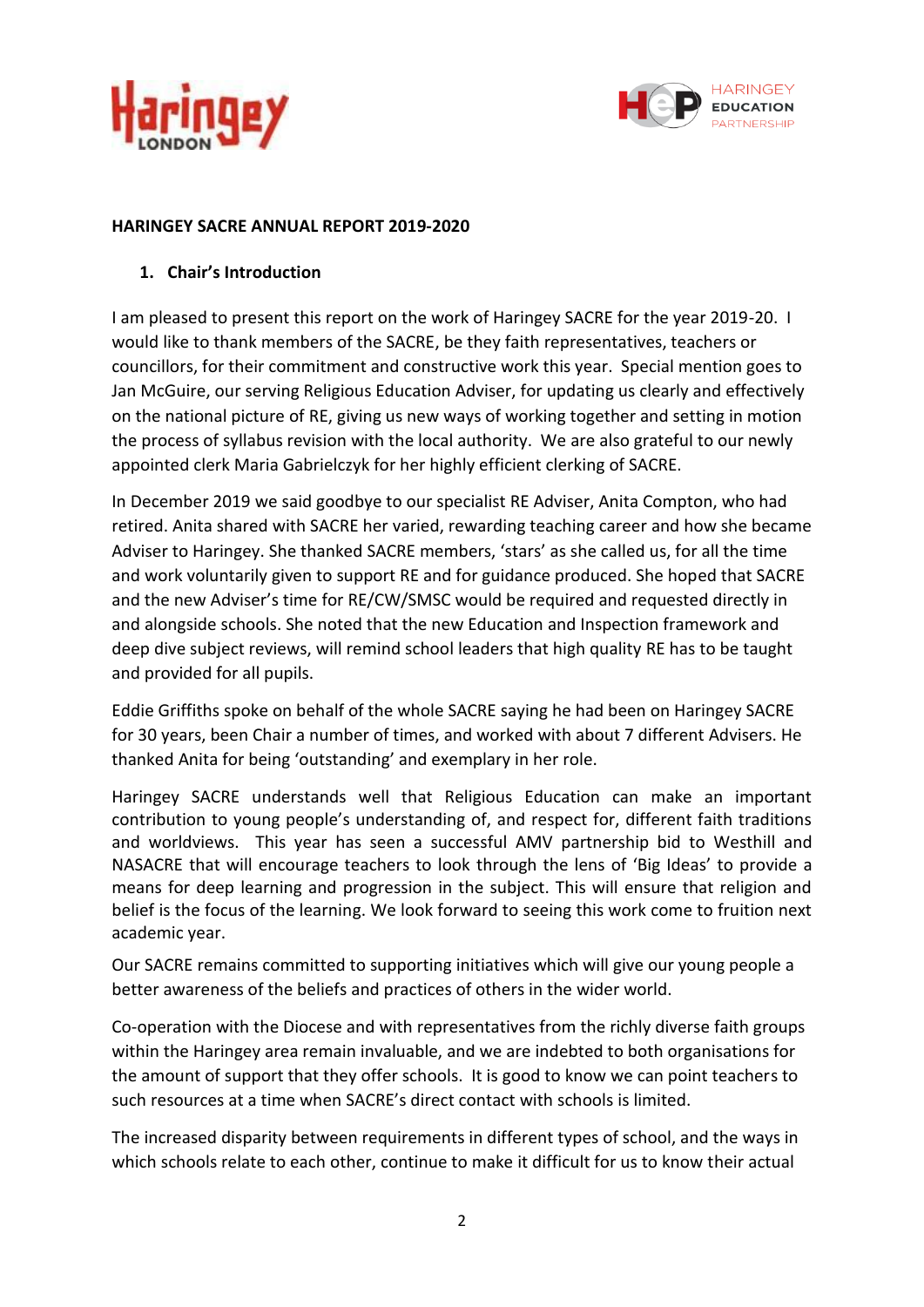



needs. Our SACRE, alongside many others, is on quite a journey to discover the best ways of finding that information and providing the most relevant challenge and support in the twin areas RE and Collective Worship, in a much changed landscape.

The meetings of the Haringey SACRE continue to be open public meetings and agendas and minutes are published on the HEP website. We would welcome members of the public who wish to attend our meetings.

I am pleased to commend this report to you.

Bob Allaway October 2020

# **2. The Purpose of the Report**

Religion and worldviews remain significantly important in our richly diverse borough, nationally and globally. Religious Education is a valuable and enriching curriculum subject. It is important in its own right and makes a unique contribution to the spiritual, moral, social and cultural (SMSC) development of pupils and supports wider community cohesion. The Government is keen to ensure all pupils receive high-quality Religious Education. The Education Act 1996, Section 391 (6) and (7) requires that each year the Standing Advisory Council on Religious Education (SACRE), from each Local Authority, will publish a report as to the exercise of its functions and any action taken by the representative groups on the Council during the last preceding year.

This entails:

- advising the Local Authority on Religious Education given in accordance with the Agreed Syllabus;
- monitoring the provision and quality of Religious Education taught according to its Agreed Syllabus, together with the overall effectiveness of the syllabus;
- providing advice and support on the effective teaching of Religious Education in accordance with the locally Agreed Syllabus;
- providing advice to the Local Authority and its schools on methods of teaching, the choice of teaching material and the provision of teacher training;
- in partnership with its Local Authority, considering whether any changes need to be made in the Agreed Syllabus or in the support offered to schools in the implementation of the Agreed Syllabus, to improve the quality of teaching and learning of RE;
- offering advice to the Local Authority, and through the Local Authority to schools, concerning how an existing Agreed Syllabus can be interpreted so as to fit in with a broad, balanced and coherent curriculum.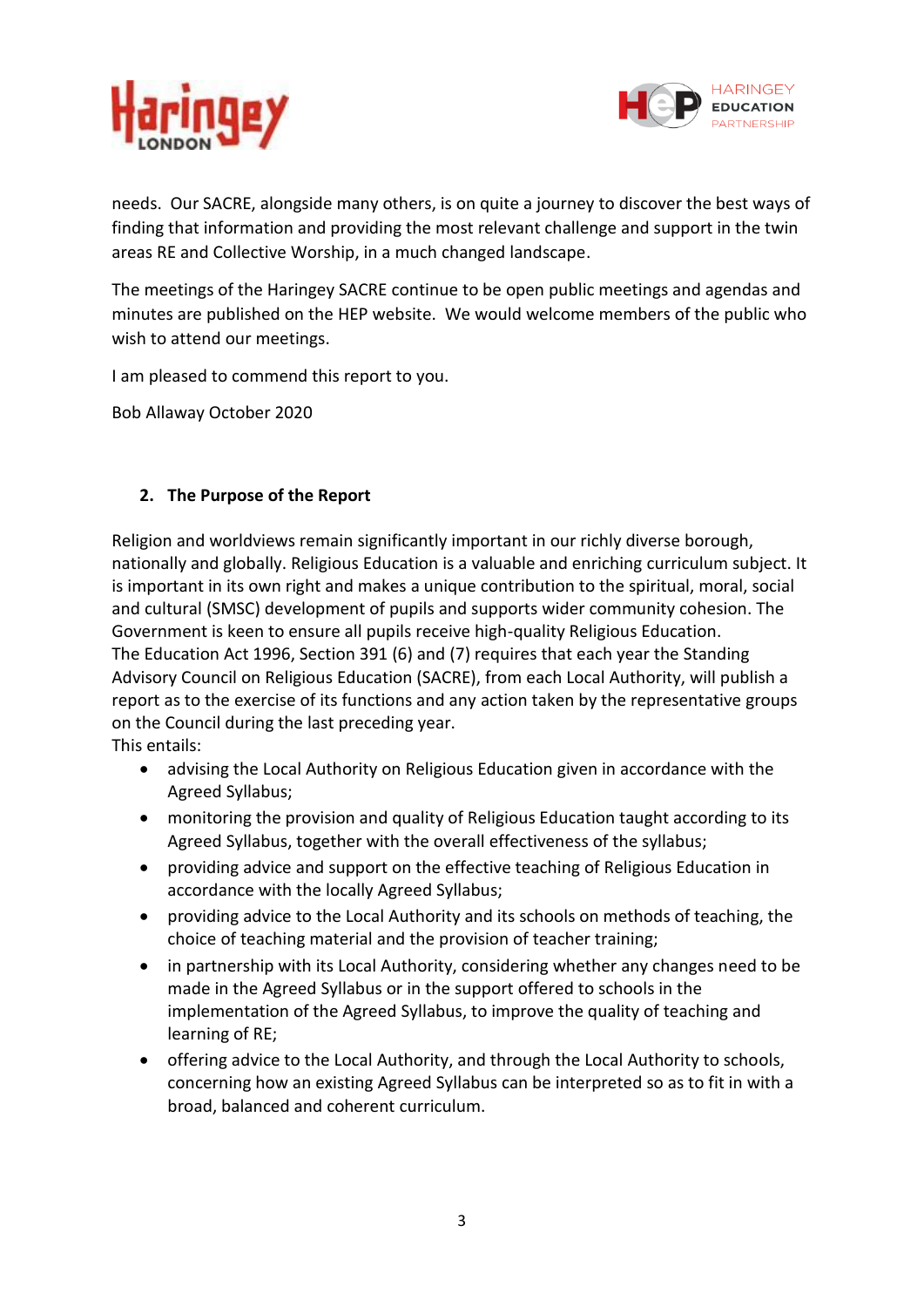



#### **Haringey context statement**

Haringey is a lively and diverse borough with a quarter of residents being under the age of 20. 70% of pupils come from ethnic minority backgrounds. Over one hundred languages are spoken by pupils attending Haringey Schools and 50% of these speak English as an additional language.

It is one of the most religiously diverse Boroughs in the U.K. While families from all religious backgrounds live in the Borough, Christians make up 45%, then Muslims, followed by Jews and Hindus. There are a minority of Buddhists and Sikhs in Haringey, and a significant proportion of families, over 20%, citing no religious beliefs.

19.4 % of children on the school roll in Haringey are refugees and we have the highest proportion of refugee children in the U.K. Refugees are a diverse group and come from Somalia, Sri Lanka, Turkey, Albania, Afghanistan, Iran, Iraq and Zimbabwe.

Schools play a vital role in promoting the wellbeing of refugee children. Some have experienced traumatic events, including violence, separation and bereavement. The resources SACRE have signposted for spiritual and personal development such as 'Heart in a Bottle' can help children explore the effects of trauma, shutting down and blocking things out. Resources produced for HMD and the themes that are suggested, also link to some of the experiences that refugees have encountered and bring with them. We have over 2000 asylum seekers in our schools. Exploring issues and appropriate themes sensitively that are related to religion and worldviews and enforced exodus, can increase and foster understanding of the lives and experience of some of the children we find in our schools. Holocaust Memorial Day with its annual varied focus and related themes enables schools to explore critical moral issues, investigate human behaviour, respond to inspirational stories and consider what it means to be a responsible British citizen.

# **3. Management of SACRE: LA Support, Governance & Membership**: **September 2019 – September 2020**

Haringey LA has commissioned Haringey Education Partnership (HEP) to manage the Haringey SACRE. Fay Jackson, HEP lead for Statutory Services and NQT's, has provided excellent support and guidance to our incoming Religious Education Adviser. SACRE feels well supported by the HEP team. The HEP lead for statutory services and NQT's acts as the conduit between the LA and SACRE on issues such as finance, data and councillor representation. HEP has appointed an experienced clerk, Maria Gabrielczyk, to minute the meetings and provide the Chair and Religious Education Adviser with valuable, although limited support.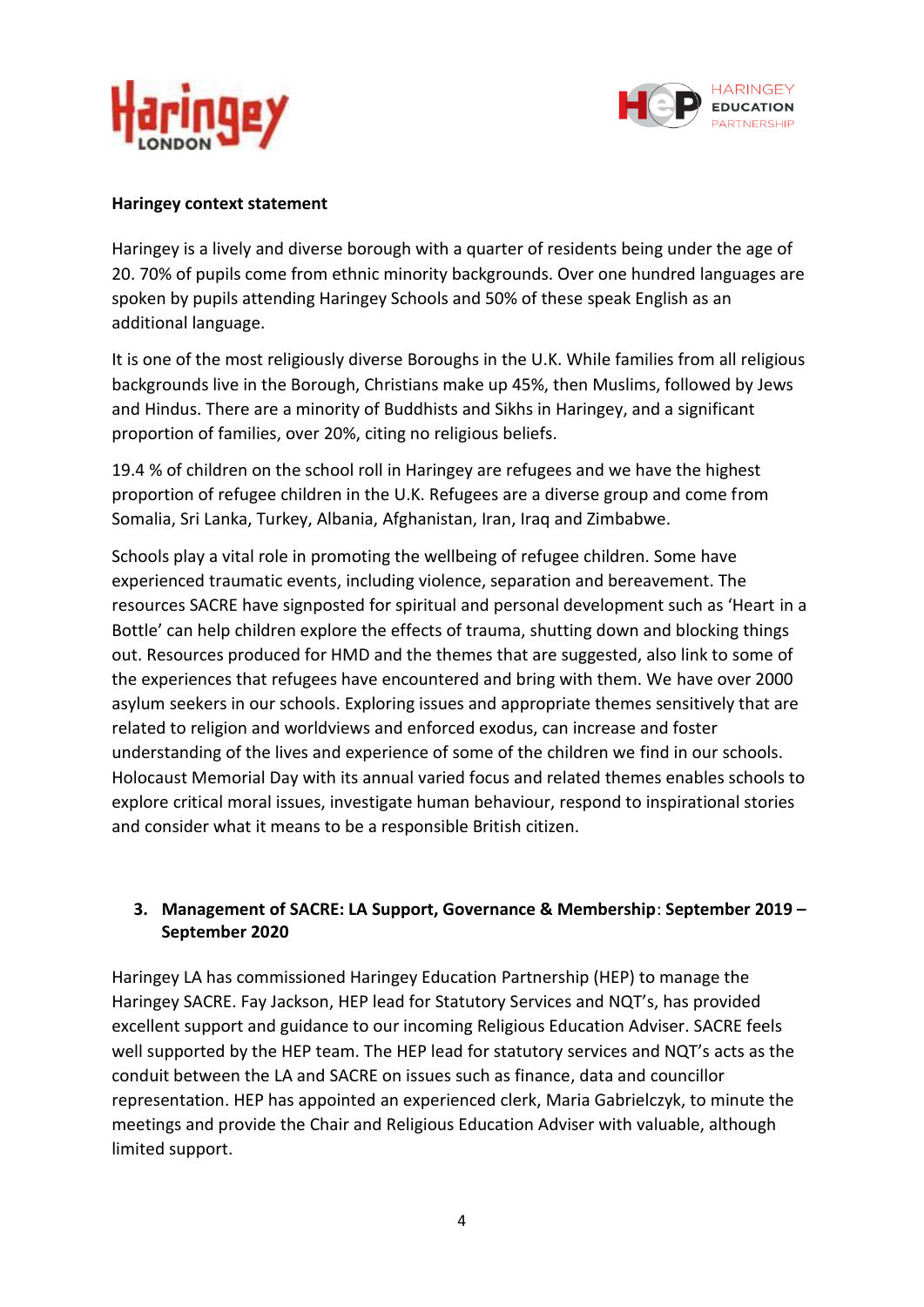



Haringey LA, under the management of HEP, has continued to provide support to SACRE and its work to encourage the development of quality religion and worldviews, Religious Education and SMSC in schools.

The LA currently supports the funding of the Religious Education Advisers time, of twenty days a year. Finance is allocated to cover the role of the Religious Education Adviser, Jan McGuire, who provides specialist RE advice and governance support, writes the Government/ NASACRE annual reports and commissioned bids, facilitates the collaborative working groups required for the Agreed Syllabus Conference, attends AREIAC/ NASACRE/REQM/NATRE meetings or conferences and deals with day to day matters. SACRE has been working alongside HEP to update the SACRE website area, to raise the profile of SACRE and raise school awareness of the role and support that SACRE can provide them in school. This is ongoing.

HEP has agreed to the formal convening and funding of an Agreed Syllabus Conference.

#### **Governance**

In 2019 – 2020 SACRE called four formal meetings that were attended by Committee A, B, C and D members.

The Haringey Agreed Syllabus for Religious Education provides statutory requirements for planning, teaching and assessment procedures. SACRE has agreed that Haringey should work alongside the AMV syllabi team, led by Dave Francis, to review the Agreed Syllabus in 2020-2021.

#### **Membership 2019 – 2020**

Every Local Authority has to convene a Standing Advisory Council on Religious Education (SACRE). Haringey SACRE convenes four times each year. It comprises of four statutory groups. Attendance at meetings is consistent. We continue to ensure the membership reflects the demographic. The SACRE are aware of vacancies, including Roman Catholic's, and are endeavouring to attract representation. In 2020 the Alevi community engaged with SACRE and have agreed to have representation on the SACRE going forward. This is a welcome addition to our membership team of committed and supportive volunteers from the community.

Our current Chair, Bob Allaway, was elected Chair on 2<sup>ND</sup> October 2017. Haringey SACRE would like to extend their thanks to Bob Allaway for his commitment to supporting SACRE, Religious Education and the Religious Education Adviser.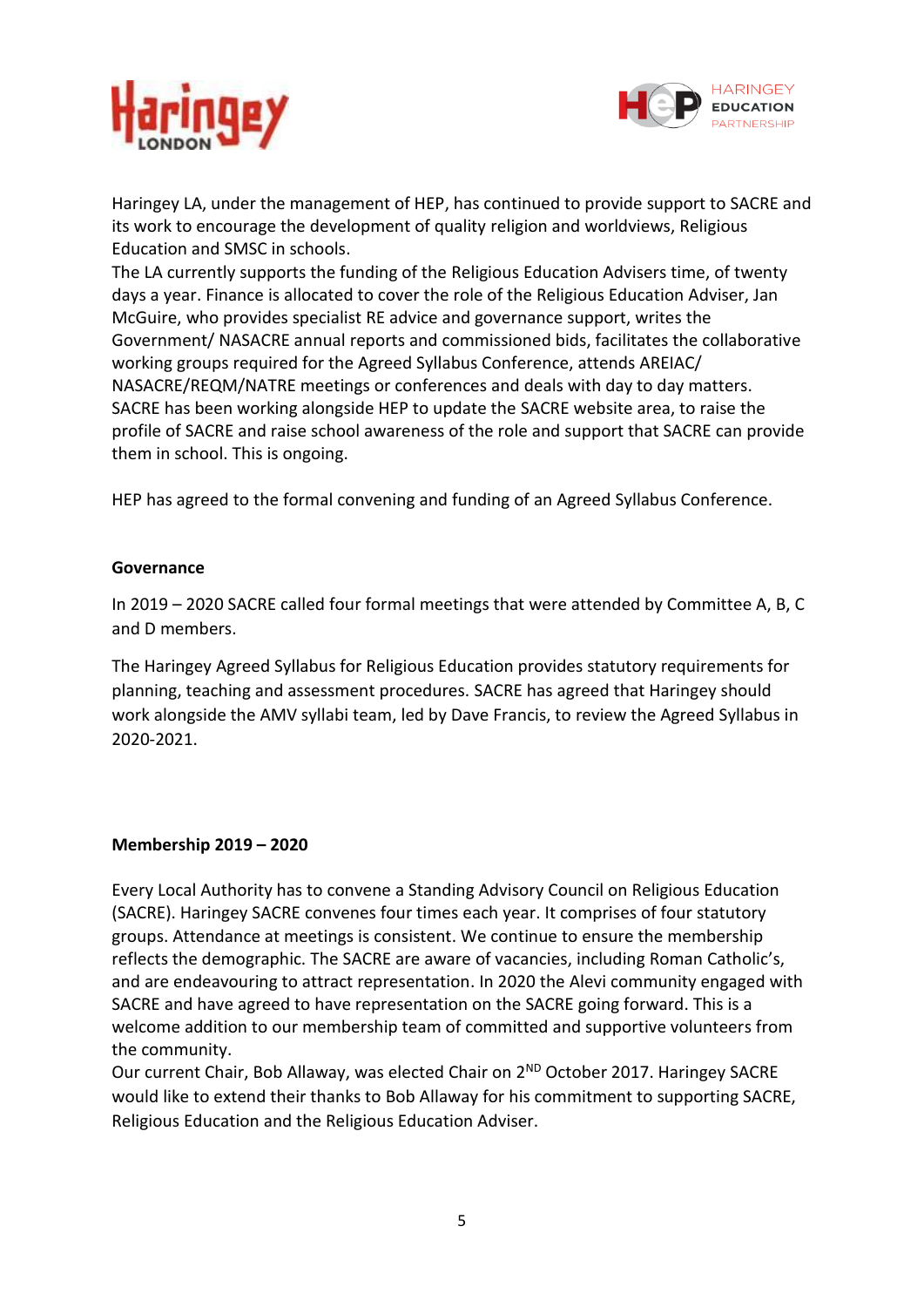



# **Membership of Haringey SACRE the Standing Advisory Council on Religious Education:**

|                                                     | Robert Allaway (Chair)         | <b>Baptist Churches</b>                                |  |  |
|-----------------------------------------------------|--------------------------------|--------------------------------------------------------|--|--|
|                                                     | Tonye Philemon                 | <b>Pentecostal Churches</b>                            |  |  |
|                                                     | Sandra Kviat                   | Crouch End Chavurah: Jewish                            |  |  |
| <b>Group A:</b><br>Christian denominations other    | <b>Breda Parsons</b>           | Baha'i Community                                       |  |  |
| than the Church of England and                      | Matripushpa Bois               | <b>Buddhist</b>                                        |  |  |
| principal religions represented<br>in Great Britain | Ali Arslan                     | Alevi Community                                        |  |  |
|                                                     | Mark Grosskopf                 | <b>Tottenham Jewish Community</b><br>Association       |  |  |
|                                                     | Norman Bacrac                  | Humanist                                               |  |  |
|                                                     |                                |                                                        |  |  |
| <b>Group B:</b><br>Church of England                | Sally Moore                    | Primary RE Advisor London<br>Diocesan Board of Schools |  |  |
|                                                     | <b>Eddie Griffiths</b>         | Lay CoE Member                                         |  |  |
| <b>Group C:</b><br>Teachers Associations,           | Glenford Johnson<br>Vice-Chair | <b>Teacher Secondary</b>                               |  |  |
| including representation from                       | Bernie Sheridan                | <b>Teacher Secondary</b>                               |  |  |
| <b>Academy Schools</b>                              |                                |                                                        |  |  |
|                                                     | Fay Jackson                    | <b>HEP Advisor</b>                                     |  |  |
|                                                     | Sheila Peacock                 | Cllr & Mayor                                           |  |  |
| <b>Group D:</b>                                     | Chenot Sakina                  | Cllr                                                   |  |  |
| Local Authority, including<br>elected Councillors   | Alessandra Rossetti            | Cllr                                                   |  |  |
|                                                     | James Chiriyankandath          | Cllr                                                   |  |  |
|                                                     | Ian Blaney                     | <b>Governor Primary</b>                                |  |  |
| Co-opted non-voting members                         | Jan McGuire                    | Independent RE Advisor to<br><b>Haringey SACRE</b>     |  |  |
|                                                     |                                |                                                        |  |  |
|                                                     | Jean Brown                     | LB Haringey                                            |  |  |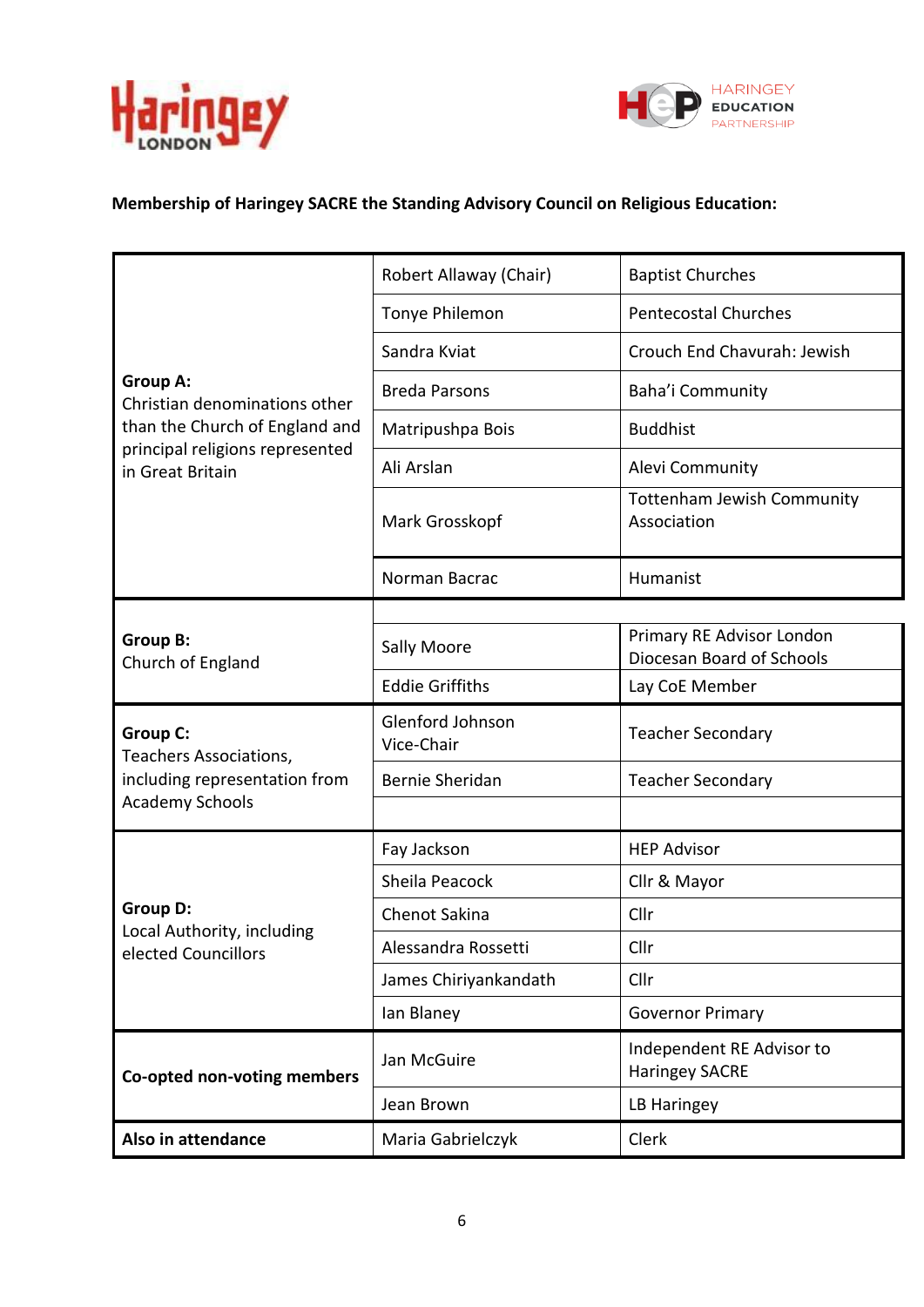



# **4. Standards and Quality of Provision of Religious Education \*\*\***

| <b>DATE</b> | <b>EXAM</b>            | <b>STUDENTS</b> | %               | %        | %        | %        | Comment        |
|-------------|------------------------|-----------------|-----------------|----------|----------|----------|----------------|
|             |                        | <b>ENTERED</b>  | <b>Haringey</b> | National | Haringey | National |                |
|             | Key Stage 5 Attainment |                 |                 |          |          |          |                |
| 2020        | A LEVEL                |                 |                 |          |          |          | Entry          |
|             |                        |                 |                 |          |          |          | maintained.    |
| 2019        | A LEVEL                | 50              |                 |          |          |          | % may          |
|             |                        |                 |                 |          |          |          | reflect grade  |
|             |                        |                 |                 |          |          |          | boundary       |
|             |                        |                 |                 |          |          |          | changes        |
| 2018        |                        | 64              |                 |          |          |          | decline        |
|             |                        |                 |                 |          |          |          | linked to      |
|             |                        |                 |                 |          |          |          | ceasing of AS  |
|             |                        |                 |                 |          |          |          | offering       |
| 2015        | A/S                    | 74              |                 |          |          |          | The A/S        |
|             | <b>LEVEL</b>           |                 |                 |          |          |          | examination    |
|             |                        |                 |                 |          |          |          | is still being |
|             |                        |                 |                 |          |          |          | offered by     |
|             |                        |                 |                 |          |          |          | examinations   |
|             |                        |                 |                 |          |          |          | boards.        |
|             | Key Stage 4 Attainment |                 |                 |          |          |          |                |
|             |                        |                 | %               | %        | %        | %        |                |
|             |                        |                 | Haringey        | National | Haringey | National |                |
|             |                        |                 | Grade           | Grade    | Grade    | Grade    |                |
|             |                        |                 | $4+$            | $4+$     | $7+$     | $7+$     |                |
| 2020        | <b>GCSE</b>            |                 |                 |          |          |          |                |
|             | <b>FULL</b>            |                 |                 |          |          |          |                |
|             | <b>COURSE</b>          |                 |                 |          |          |          |                |
| 2019        | <b>GCSE</b>            | 1005            | 60%             | 71.8%    | 19%      | 29.8%    | Increase on    |
|             | <b>FULL</b>            |                 | 61%             | 72.6%    | 22%      | 30.5%    | entry          |
|             | <b>COURSE</b>          |                 |                 |          |          |          | compared to    |
|             |                        |                 |                 |          |          |          | previous year  |
| 2018        | <b>GCSE</b>            | 898             |                 |          |          |          |                |
|             | <b>FULL</b>            |                 |                 |          |          |          |                |
|             | <b>COURSE</b>          |                 |                 |          |          |          |                |
| 2017        | <b>GCSE</b>            | 1,202/2,148     |                 |          |          |          |                |
|             | <b>FULL</b>            |                 |                 |          |          |          |                |
|             | <b>COURSE</b>          |                 |                 |          |          |          |                |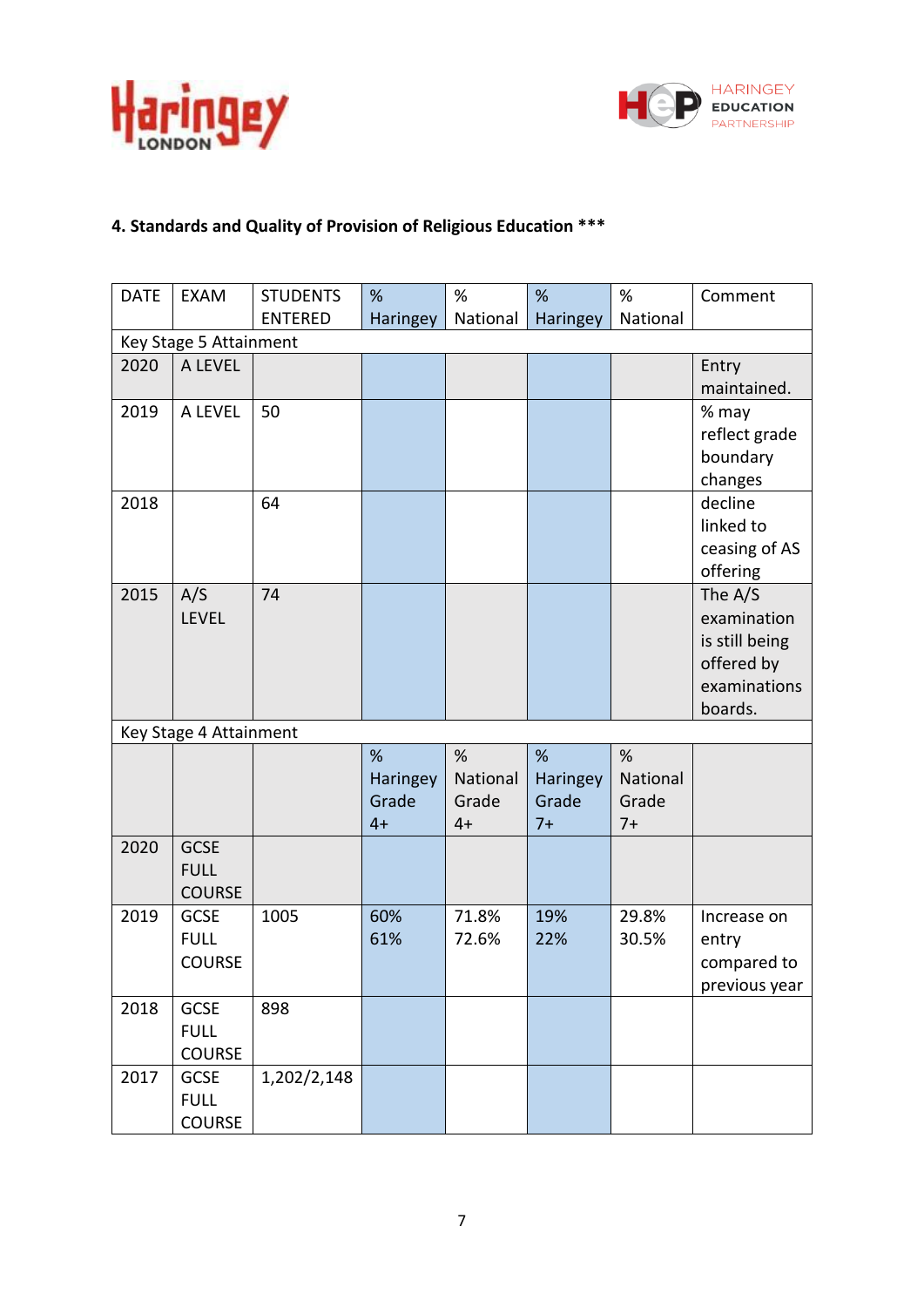



\*\* The first examination of the current AS and A level in religious education and studies was in September 2018.

The first examination of the current GCSE in religious studies, graded 9-1, took place in the summer of 2018.

**Commentary from the 2019 Report:** Anita Compton (RE Adviser – December 2019) Key Stage 4

Entries in Haringey schools rose from 898 in 2018 to 1005 in 2019. Schools who substantially increased their entries – Duke's Aldridge, Greig City Academy, and St Thomas More – are to be congratulated. In the borough overall, the percentages of students achieving Grade 4+ and Grade 7+ have improved since the previous year:

# Results 2018 2019:

Haringey Grade 4+ 60% 61% National Grade 4+ 71.8% 72.6% Haringey Grade 7+ 19% 22% National Grade 7+ 29.8% 30.5% The schools showing the best/most improved results in 2019, especially at Grade 7+, are Hornsey School for Girls, Highgate Wood and St Thomas More.

2019: For the first time, Haringey schools overall achieved +0.02 progress points above the national average (compared with -0.18 below in 2018.) This is a significant improvement which indicates that Haringey students, on the whole, now make expected progress from their Key Stage 2.

Overall, results across the borough at GCSE remain below the national mean. The statistic of most concern continues to be the very low rate of entry for RS examinations at Key Stage 4. In 2017 only 1,202 Key Stage 4 students were entered for an examination in the subject. This is from a total roll of 2,148. Although this is an improvement on recent years, it still means that nearly 1,000 students were not attempting to gain a qualification in the subject. As has been pointed out in previous reports, the low entry rate for examinations may indicate a lack of provision at Key Stage 4 and hence a possible lack of statutory curriculum entitlement.

#### Key Stage 5

50 students were entered for 'AS' Level RS 2018-2019, compared with 64 the previous year. This represents a decline in the trend of recent years, where 74 candidates were entered in 2015.

The picture at Key Stage 5 in AS and A2 level examinations reveals a worrying decline 2018- 2019 compared with the rise in entries up to 2015. SACRE may wish to conduct a survey of Haringey schools to ascertain whether students at Key Stage 4 are receiving their statutory entitlement to RE.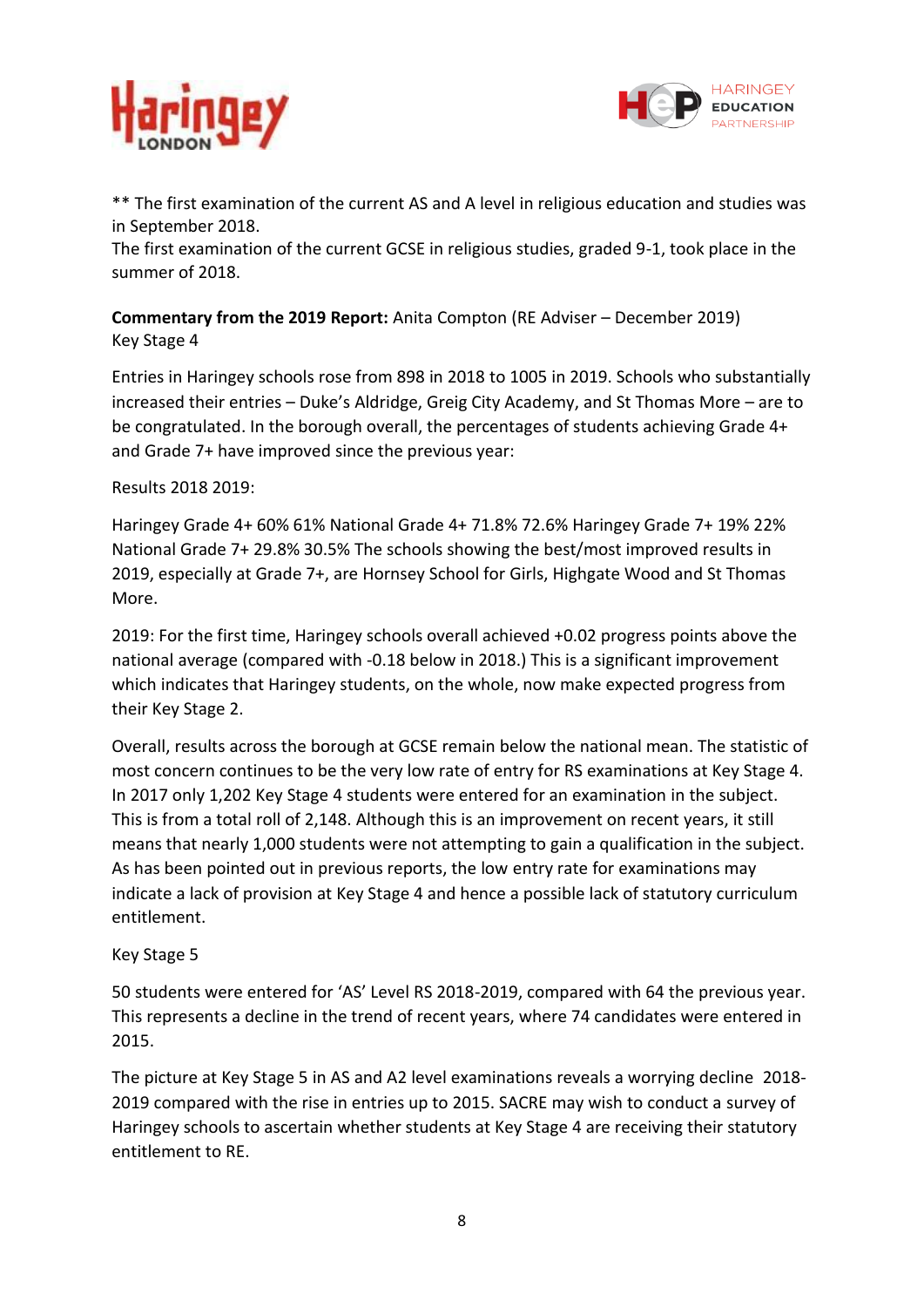



Targets for improvement could include:

to continue to increase the number of students taking a qualification in RE/RS.

 to challenge the relevant schools to account for the lack of GCSE Religious Education provision/ examination options/decrease in entry

# **Religious Education examinations: 2020 Quality of Provision of Religious Education of Standards (during C19)**

The usual practice is to report in this section and analysis the examinations taken in our schools in Religious Education at GCSE and A level. Due to the Covid 19, school closures and the national decision in relation to students taking examinations we will not be carrying out the usual exercise this year.

We are assured the results fairly reflect the performance of teacher assessment, and how it was not easier or harder for students to get a grade this year. We do not want to be drawn into commenting on speculation on the results in Religious Education. We support our schools to make sure standards are maintained and that the outcomes were fair to all students.

# **Attainment in RE not covered by public examination**

In addition to the data provided, information is also gathered during school visits by the HEP team and from Ofsted reports. Visits to schools are suspended due to the C19 pandemic. Government guidance informs our ability to respond to the needs of the schools. SACRE hopes that they will soon be able to visit schools to offer support and provide guidance.

# **RE Quality Mark (REQM) 2019- 2020**

The Religious Education Quality Mark (REQM) was introduced in 2014 to acknowledge and celebrate outstanding RE. Haringey SACRE aspires to actively promote this award across schools as well as offering additional support from trained REQM assessors and RE advisers. Currently there are no Haringey schools registered as holding the REQM award. This may be linked to the cost of the award. Haringey SACRE will be monitoring this area.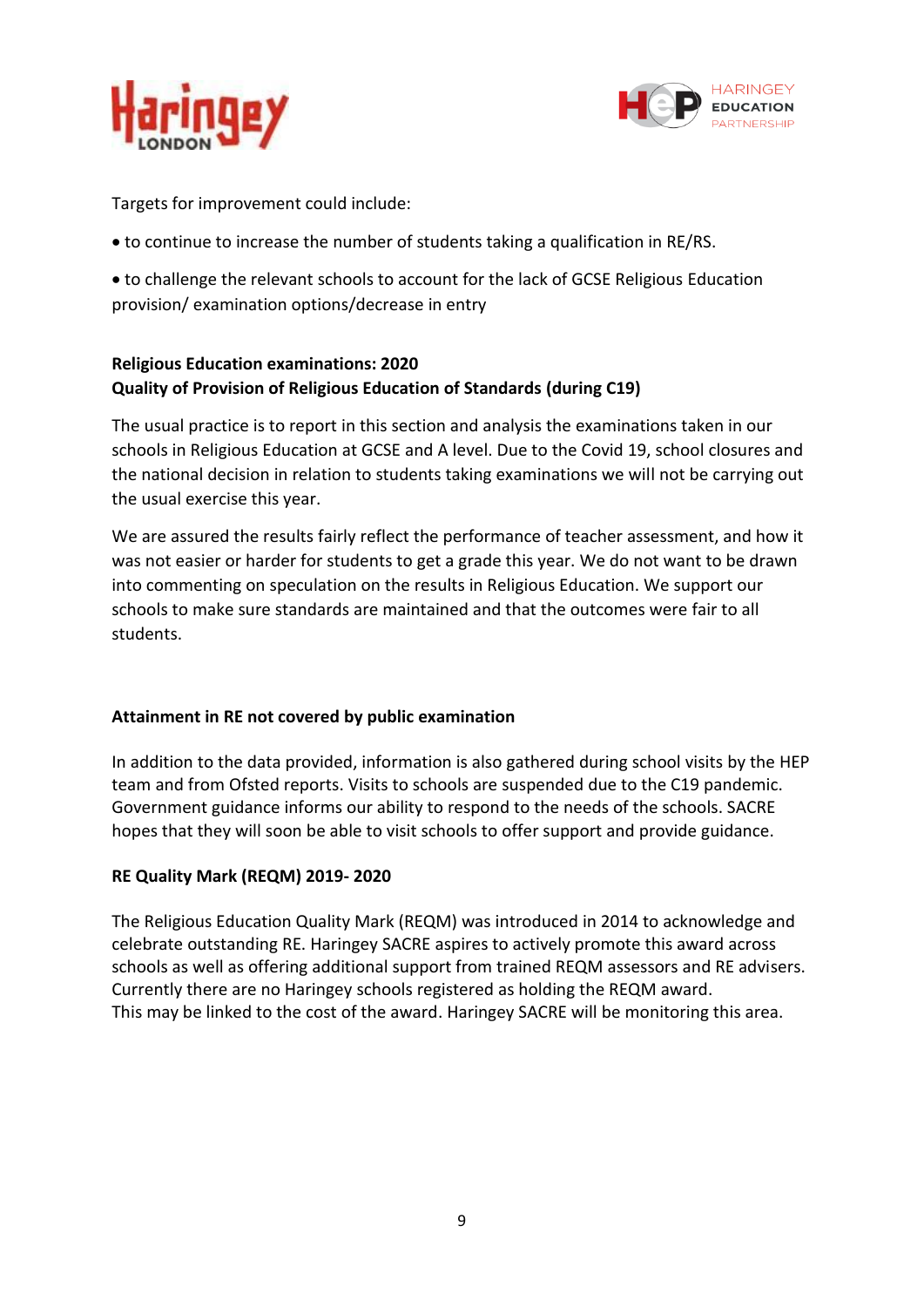



#### **Monitoring of provision**

### **2019- 2020 Monitoring of Primary Schools:**

Members of SACRE have links with primary schools through their faith communities within the borough. SACRE continues to offer training and support to schools via the HEP website. When the C19 situation has abated, SACRE's Religious Education Adviser intends to facilitate an analysis of the Haringey school websites to audit and monitor the delivery of RE. The Religious Education Adviser also intends to establish an increased working relationship with the local Diocese and Diocesan Religious Education Advisers to establish a more collaborative approach to the monitoring of RE provision.

There is a growing concern for SACRE's ability to report on progress in the future if schools all use their own assessment systems. It will be difficult to standardise these for the purpose of analysis and comparison at Primary level. SACRE will require HEP's support in sharing data relevant to this role.

#### **2019- 2020 Monitoring of Secondary Schools:**

Academies bring new challenges in terms of accountability. Haringey SACRE aspires to have positive working relationships with academies that continue to use the locally Agreed Syllabus.

SACRE also monitors the Ofsted reports to note progress and excellence in SMSC and RE delivery as well as issues requiring support. This is ongoing.

# **5. Ofsted Reports**

Currently the HEP lead for Statutory Services and NQT's, Fay Jackson, acts as the conduit between the LA and SACRE. HEP keeps the SACRE informed of Ofsted inspections and HEP reports on comments related to religion and worldviews and SMSC that may require celebration or action. Nationally the picture for RE reflects the overall picture and grading for a school. Mostly, the reports do not make specific reference to RE but report on social, moral, spiritual and cultural development.

Where it has been made known that a school is not meeting statutory advice, SACRE will contact the school and offer support.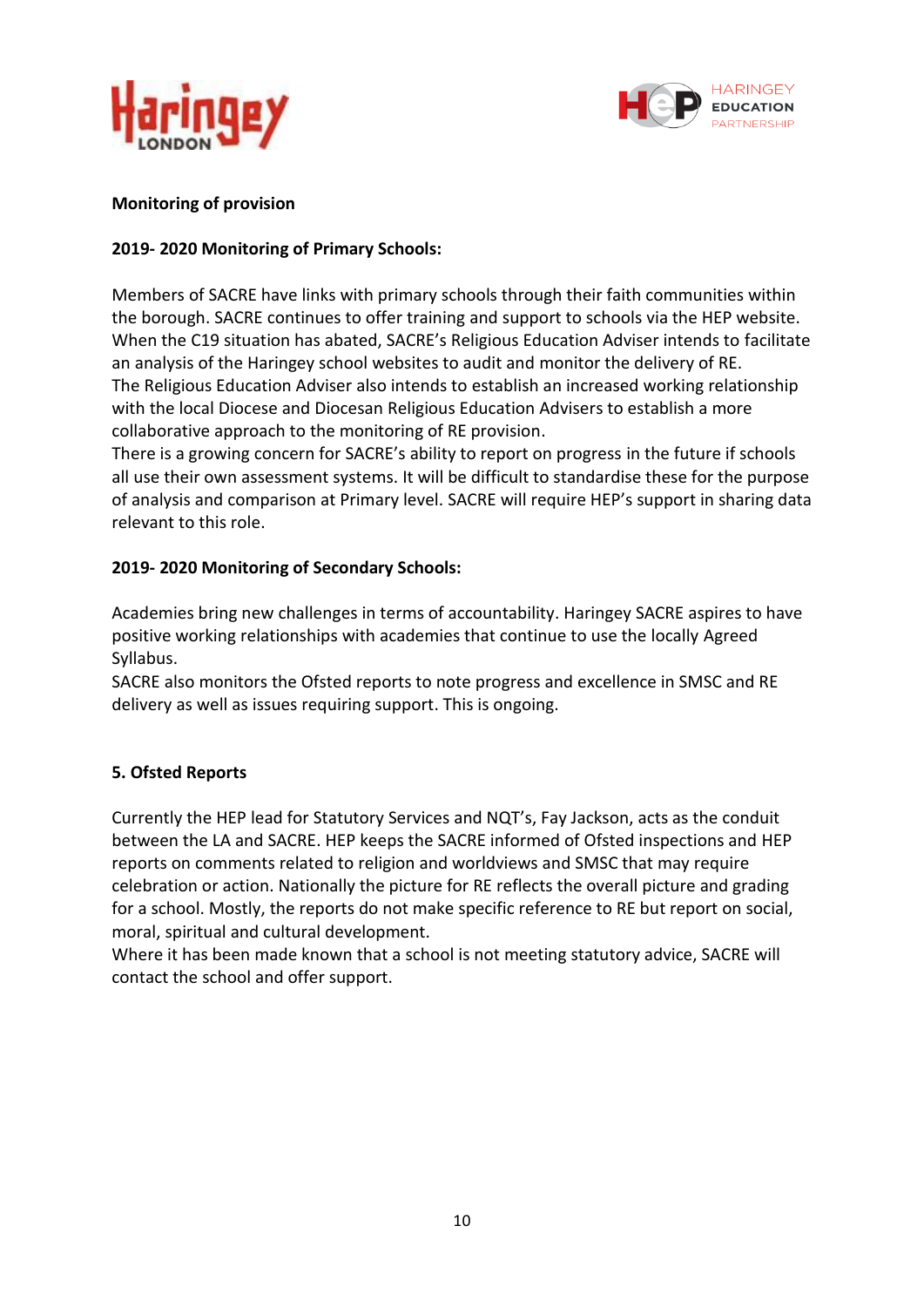



### **6. Support for Improving Teaching of the Locally Agreed Syllabus**

#### **Commissioned Projects: 2019-2020**

HEP has commissioned two pieces of work during the 2019-2020 period. Each task has been linked to the impending Agreed Syllabus review process, agreed by the SACRE (2020-2021).

- 1. HEP commissioned the Religious Education Adviser to complete a comparison of the locally Agreed Syllabi currently available for adoption or amendment.
- 2. HEP commissioned the Religious Education Adviser to attend the Bristol AMV working party. A thorough review of the AMV website and the documents stored to support, and guide teachers was undertaken, and a document was produced that was shared with a SACRE working party in September 2020. The working party fed back their comments and recommendations at the SACRE meeting in October 2020.

#### **Research Awards:** 2020-2021: Westhill NASACRE Project Award

Haringey SACRE is delighted to be involved in the partnership AMV project 'RE-Live': a series of model lesson plans for deep RE learning through reference to contemporary life and events. The project, led by Dave Francis, is a collaboration between Bath & North East Somerset, working with the SACREs of Bristol, North Somerset and the London Borough of Haringey. The project team formally convened in 2020.

'RE-Live' is a project to engage teachers in local schools and academies within four local authorities which currently share an Agreed Syllabus. The project would involve the production of a series of eight model lesson plans (two for each key stage) for RE, that make use of examples from the contemporary world.

For younger pupils, the lesson ideas will most likely emerge from encounters with people from different religion and belief communities (through visits / visitors), and for older students, from stories in the news that have religious dimensions or significance.

Viewing such experiences and events through the lens of 'Big Ideas' will provide a means for deep learning and progression in the subject. This will ensure that religion and belief is the focus of the learning.

The lesson plans will come with opportunities for assessment of learning, making use of the strategies developed by the Learn Teach Lead RE (LTLRE) group of teachers in the South-West and described in 'Big Ideas for Religious Education' (Wintersgill, B. 2017. University of Exeter).

The resulting plans will be published on the **Agreed Syllabus website**, freely available for public view.

#### **Aims and Method**

The project will:

 bring together a small group of teachers representing different Key Stages from the four AMV areas to learn about and collaborate in writing the materials;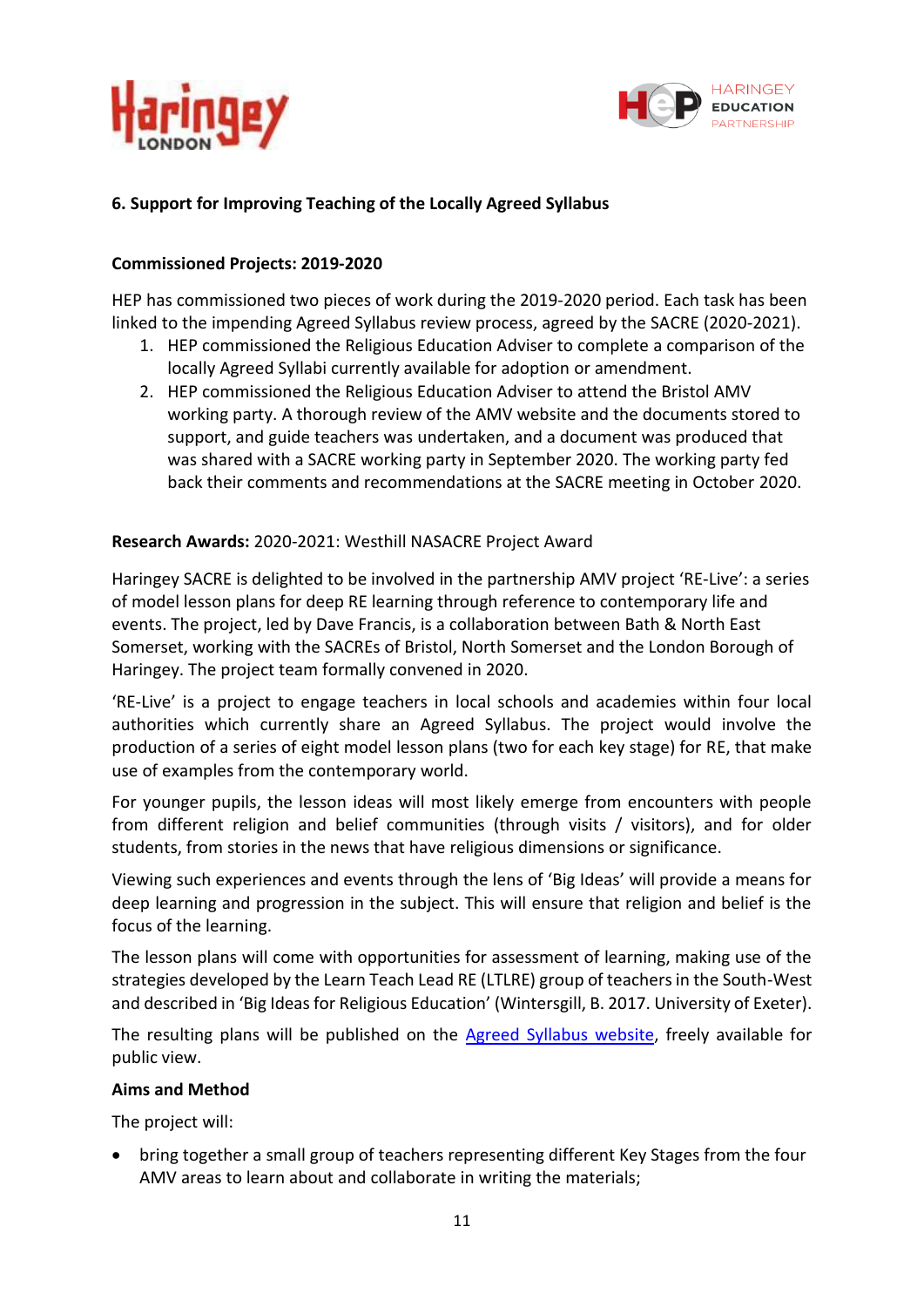



- produce a template showing how to incorporate the Big Ideas for use in an 'RE-Live' learning sequence;
- enable the team to research contemporary practices, issues and events relating to matters that have religious dimensions or significance;
- enable the writing and editing of eight model learning sequences (two for each key stage) in the form of lesson plans;
- trial and evaluate the use of the resources;
- publish the resulting schemes on the Agreed Syllabus website showing how the Big Ideas can be used for deeper learning in RE;
- publicise and promote the new models, through SACRE news bulletins, network meetings, conferences.

#### **Community benefit in our area**

It will be a condition of the planning exemplars and RE-Live resource template that they promote understanding between people from different groups, particularly those possessing a protected characteristic as defined in the 2010 Equality Act.

Overall, the project will result in a collection of model planning schemes designed to promote pupils':

- interest in how religion and belief features in the world today;
- knowledge and understanding of the diversity of religion and belief even in apparently 'mono-cultural' settings;
- deeper understanding of people from different groups.

#### **Conference: Locally agreed syllabus**

The Haringey Locally Agreed Syllabus for RE is currently under review 2020-2021 [www.awarenessmysteryvalue.org](http://www.awarenessmysteryvalue.org/)

Since our last formal SACRE Report, members of SACRE have been progressing the review of the Agreed Syllabus through virtual discussions. Jan McGuire has had one physical meeting with the AMV team led by Dave Francis. Haringey SACRE have agreed that during this unprecedented C19 period it would not be constructive to present a completely new syllabus to teachers. Therefore, it was agreed by the group, to proceed with the AMV syllabus, with the caveat that Haringey's needs were to be reflected within the revised document. It is hoped that this decision will be supportive of the needs of teachers and schools, and therefore, have the best result for the children in Haringey.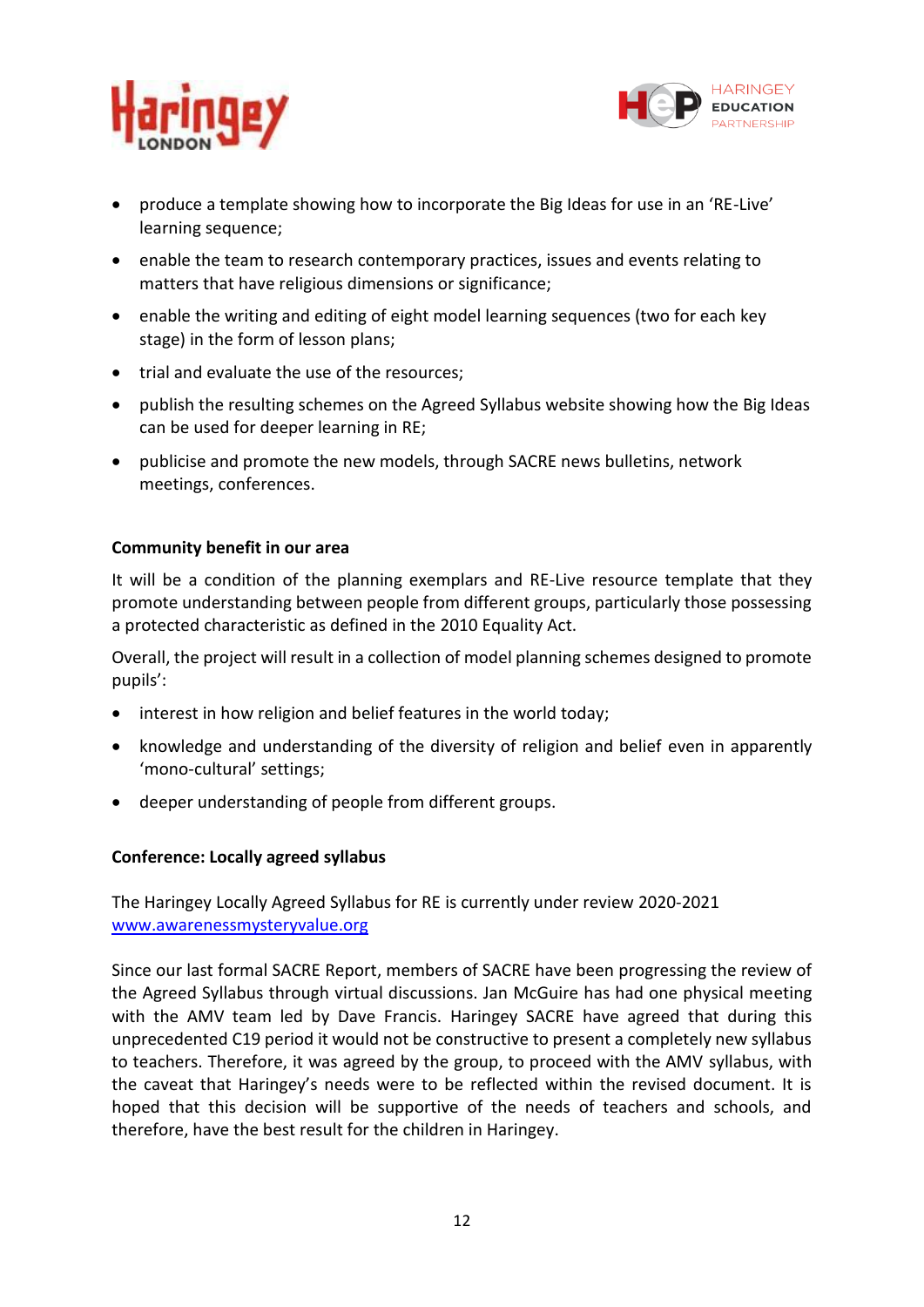



Agreed Syllabus Review Process

Option A – AMV current Haringey Syllabus [www.awarenessmysteryvalue.org](http://www.awarenessmysteryvalue.org/)

SACRE continues to work in collaboration with the AMV group. AMV currently focus' on 'Big Enquiry' ideas, that allow for 'deep teaching' and learning.

The syllabus focus is on 6 areas of enquiry:

- 1. Beliefs, teachings and sources
- 2. Practices and ways of life
- 3. Forms of expressing meaning
- 4. Identity, diversity and belonging
- 5. Meaning, purpose and truth
- 6. Values and commitments

Dave Francis desires to reshape the AMV Syllabus around the work of Dr Barbara Wintersgill and the 'Big Picture' research that focuses on 6 main 'Big Picture' themes. These will be:

- 1. Continuity, change and diversity
- 2. Words and beyond
- 3. A good life
- 4. Making sense of life's experiences
- 5. Influence and power
- 6. The Big Picture

The AMV continues to provide a vast bank of teaching and planning resources. The AMV working party are tasked with creating a rationalised bank of resources to allow for better functionality on the website and to make it more teacher friendly. The reviewed AMV would also provide some overview planning documents that simply explain the progression of the units, and set down the intent-implementation- impact journey required by Ofsted. The AMV option would include a 'relaunch' conference, to support teachers with ideas and resources.

- $\triangleright$  The AMV renewal would include updates on the current syllabus including new dates, a few corrections and potentially an updated Foreword. It would also include a new focus on the 'Big Picture' research.
- $\triangleright$  This would be produced electronically, so that it can be sent around to all schools.
- $\triangleright$  The AMV will include a supplementary document that will include, for example:
- $\triangleright$  An update on the developments in RE, post-Commission Report 2018
- $\triangleright$  Updated guidance on assessment, withdrawal, Ofsted and SIAMS priorities, legal judgments on Humanism, sample long-term plans for a range of school types, GCSE and A level reform, and links with Understanding Christianity
- $\triangleright$  Some additional guidance on religions and worldviews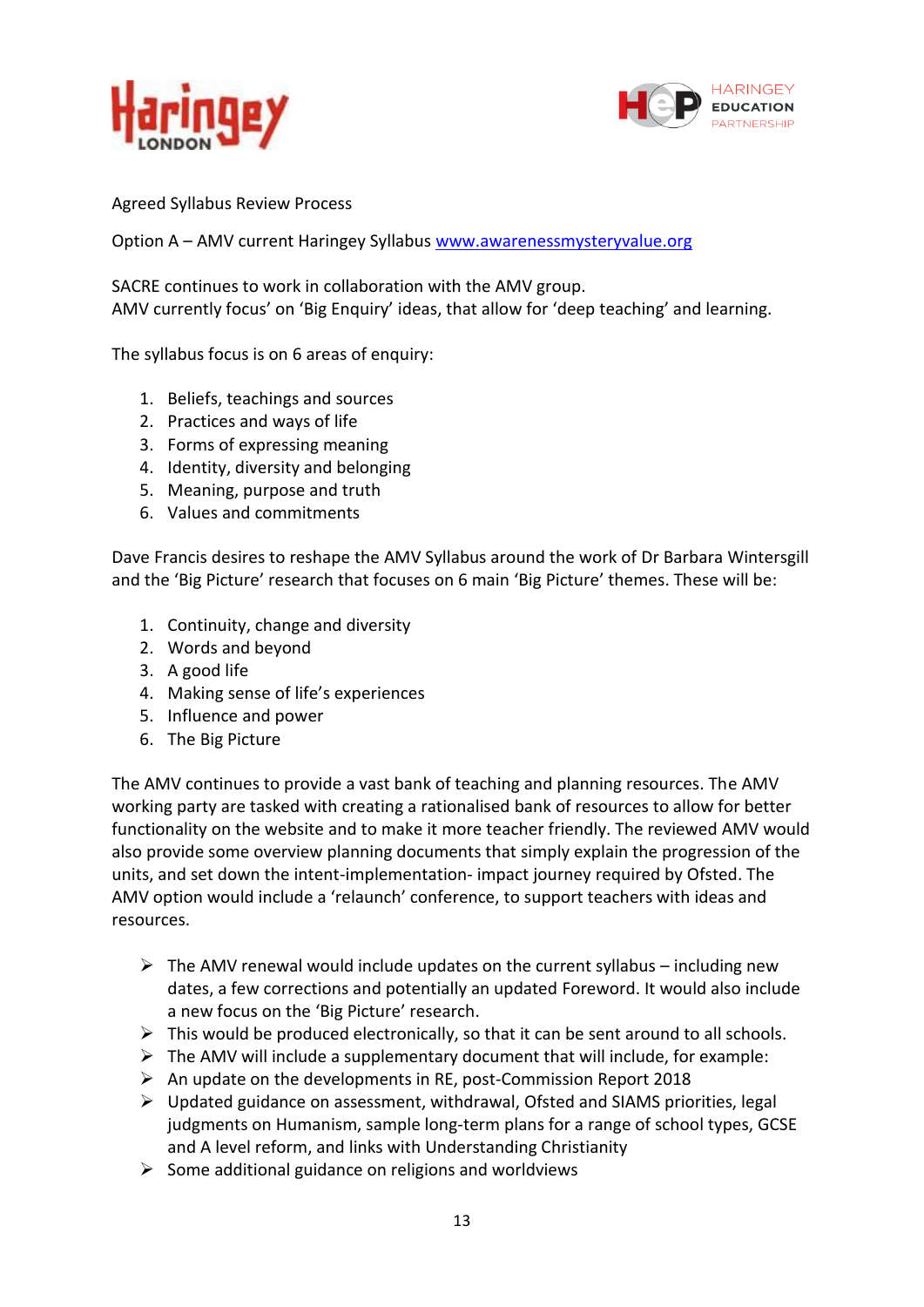



 $\triangleright$  A focus on the 'Big Picture' questions.

Advantages:

- Teachers build on the work they have put into implementing the current syllabus. Teachers can be involved in the development process through network sessions locally. This could also take into consideration the work Haringey has commissioned from Christine Counsel. Change at this unsettling C19 stage may not be welcome by teachers, so continuing with the same syllabus may be best.
- The website will be updated and simplified to allow for easier navigation of the materials.
- Digital syllabus and Supplement will offer useful updates and additional guidance, to enhance and promote good learning in RE.

Details and costs of the review process:

- December 2019 ASC discussed and SACRE agreed to action: AMV Syllabus update £10,000 - £13,000
- October 2020 Agreed Syllabus Conference formally called, and option considered and agreed
- November 2020 ASC meeting. Results of consultation.
- November  $2^{nd}$ : Fay Jackson confirmed HEP's financial agreement to proceed with a £10-13,000 Agreed Syllabus Conference and review.
- February 2021 ASC Final Syllabus agreed by ASC and recommended to SACRE and LA
- June 2021 Syllabus launch conferences
- September 2021 Syllabus implementation year in schools

#### **Relevant Links with other agencies**

Haringey SACRE has links with other agencies including the Diocese, AREIAC, NASACRE, NATRE, and REQM, Middlesex University Department for Philosophy and Religious Studies and REC.

#### **7. Compliance with the Statutory Requirement**

#### **Determinations: Haringey SACRE's Statutory Role 2019-20**

Haringey SACRE has a statutory role in considering and granting determinations.

What is Determination? The Education Reform Act of 1988 (sections 6, 7, 9, and 12) entitles schools to apply to the SACRE for a 'Determination'. This allows the school to adjust the legal requirements to enable collective worship of a different character to take place for **some** or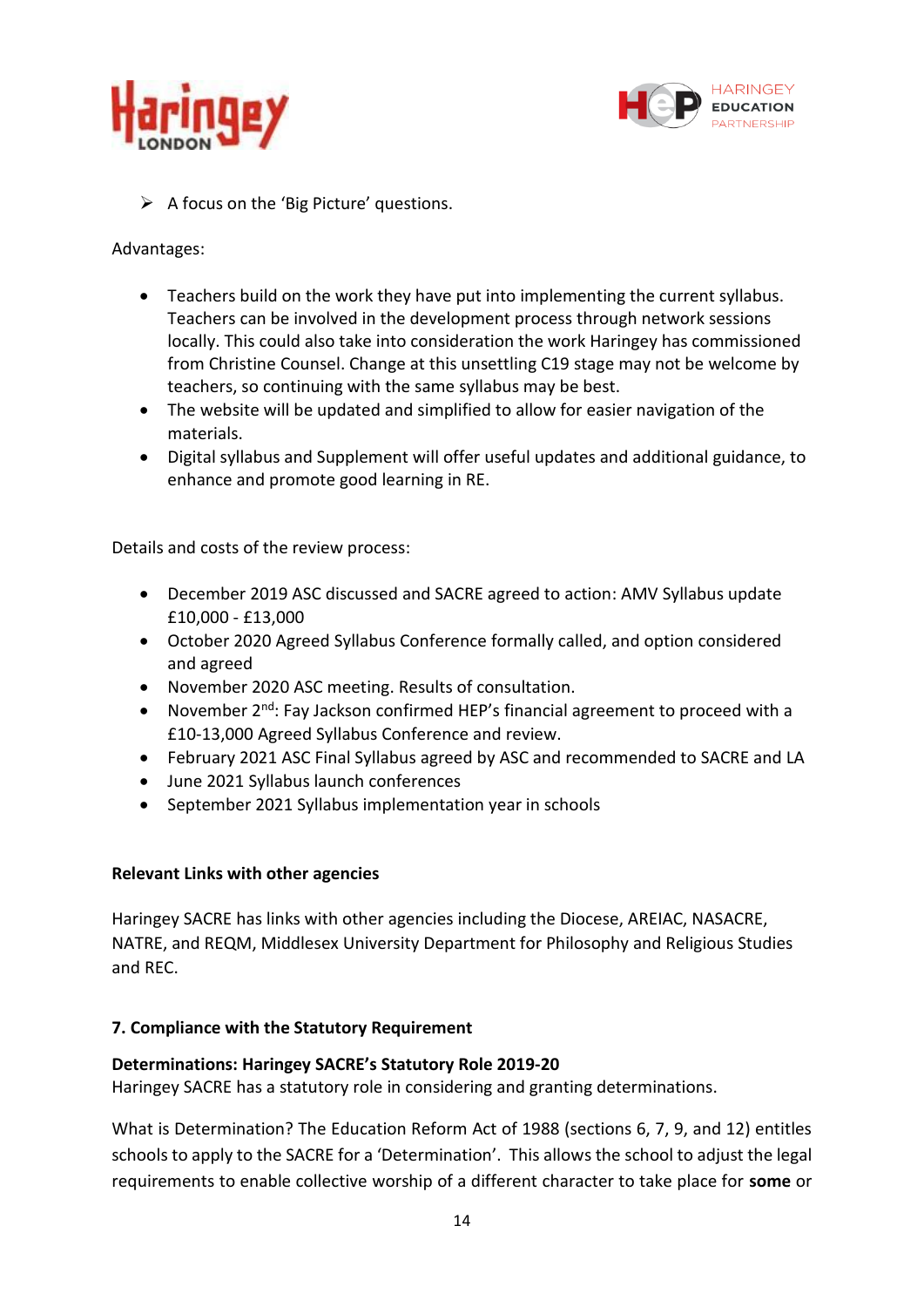



**all** pupils in the school. Determinations are made where a school, on behalf of a group of parents, requests Collective Worship other than that set down by statute.

There were no determinations in 2019-20 for Haringey SACRE to consider.

2020 marked an unprecedented year with the disruption and concerns linked to the C19 pandemic. All pupils, after a pro-longed absence, were welcomed back into the classroom. School in September 2020 had set up a process of 'working in bubbles'. SACRE members were concerned, and agreed to monitor how the LA/ HEP were going to manage the requirement for all schools to meet the collective worship requirement during this 'bubble' C19 period.

September 2020 HEP provided a statement on the website with clear national guidance and legislation.

Haringey SACRE has a role in investigating complaints against schools in relation to RE and Collective Worship. In 2019-20 there were no such formal complaints to deal with.

#### **Collective Worship**

Haringey SACRE reminds schools of the importance of collective worship. Links to support and guidance are provided on the Religious Education and SACRE area of the HEP website.

# **8. Contribution of SACRE to the wider Local Authority agenda**

SACRE members continue to generously offer schools their time and expertise. Faith representatives offer to deliver assemblies, support curriculum planning and provide guidance to individual teachers. Currently this is not embraced widely by schools. During this current C19 time this offer can be via a virtual interaction. SACRE aspires to have a more active support role with schools and teachers in the Haringey area.

#### **Contribution of SACRE to Social and Racial Harmony Agenda**

SACRE continues to offer to support the LA with their social and racial harmony, SMSC, British Values and Prevent agenda as well as sharing social bridging opportunities and enrichment of diversity and faith awareness experiences .e.g. Holocaust virtual workshop (October 2020). Social bridging and wider diversity and faith experience still remains an Ofsted concern, and it can be particularly difficult for certain groups to access relevant opportunities. SACRE remains a key partner in sharing such opportunities to Haringey schools, through their committed work in raising the quality of Religious Education in the classroom.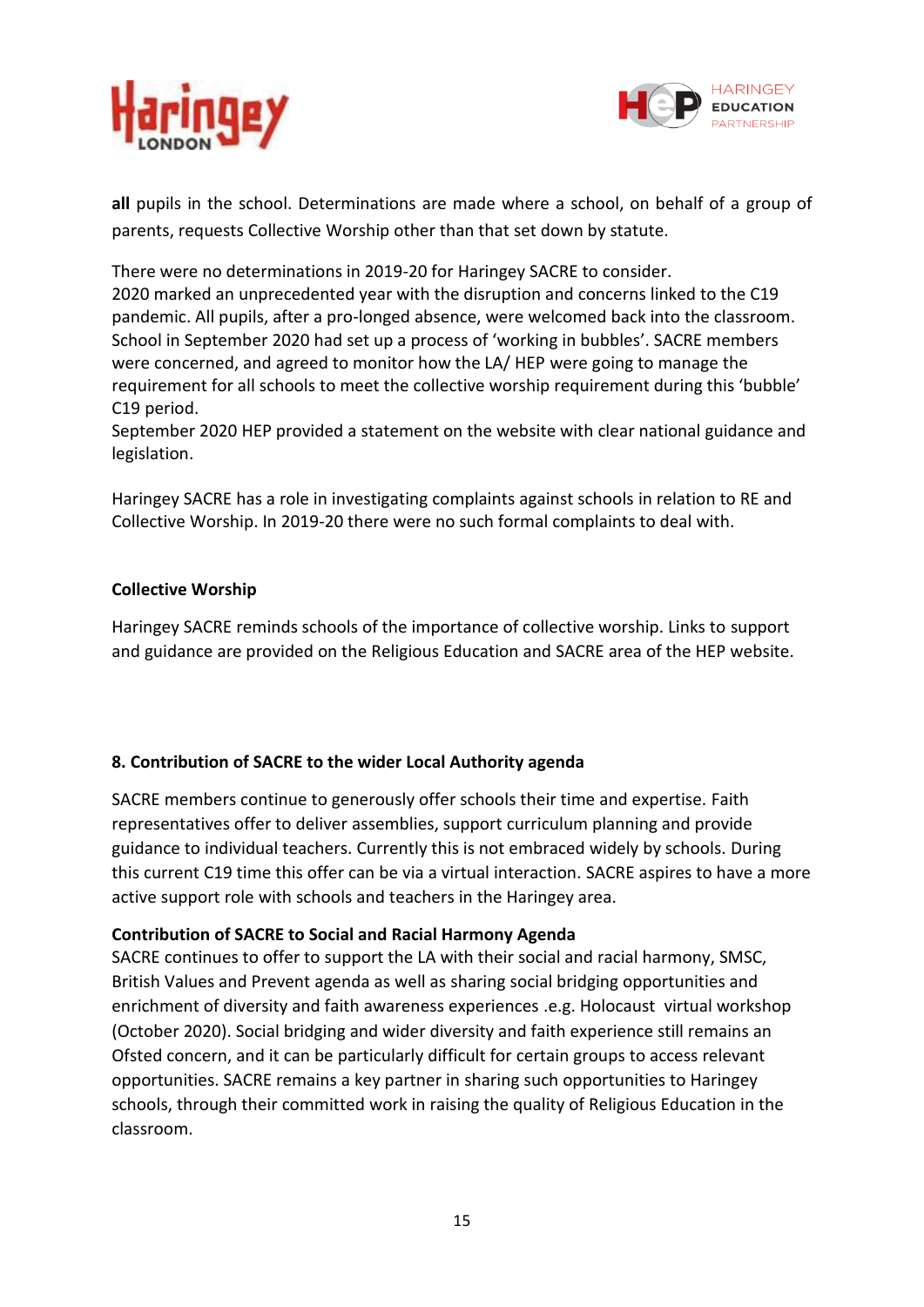



Going forward it would be beneficial for SACRE to be more aligned with the LA's key priorities.

### **Advice to Local Authority, Schools and Statutory Bodies**

- 8.1 SACRE provides advice to the Local Authority through the RE Adviser, and the Lead Adviser for Statutory Services in Haringey Education Partnership, who brings concerns from schools and Governors, to SACRE. SACRE in turn discusses the issues, establishes small working parties and publishes requested advice.
- 8.2 SACRE depends on the diligence of members of group D to raise the profile and statutory requirements of Religious Education in Haringey within the LA. HEP representatives and Cllrs act as a conduit between the LA and SACRE. SACRE is mindful that it needs to be aligned to the LA strategic vision.

Advice has been given to schools for example on Religious and Cultural sensitivities in the Expressive Arts as some Headteachers were concerned by parents requesting that their children be withdrawn from aspects of the National Curriculum. For example, from music lessons, because their religion forbids the learning of musical instruments. The Advisers and SACRE collectively researched and shared knowledge of the local situation and information from other London boroughs where this concern arose. SACRE produced guidance to include, art, drama, dance and music and a template letter for schools to assist them in responding sensitively to parent's concerns.

A Cllr called on SACRE to work with the Alevi community in Haringey, to listen to their desire for Alevism to be formally included within the Syllabi review process. As a result, an Alevi community member has been welcomed to sit on SACRE to represent their faith group more pro-actively.

# **8.3 Haringey SACRE and the promotion of diversity:**

Haringey SACRE believes that encountering people of different faiths is one of the most effective ways of breaking down barriers and overcoming prejudices and misconceptions. SACRE aspires to provide opportunities within the community for children and young people to engage with different faith groups, and for teachers to have confidence in the support and knowledge that the SACRE may provide to them in their schools. Currently support is offered on the HEP website. However, engagement within schools and RE training and support has had little uptake. Going forward this is an area that the SACRE intend to develop.

Haringey is fortunate to work with the support of members and faith communities who give their time voluntarily to attend meetings in the interests of supporting and promoting RE. SACRE guidance through working parties and documents intended to support specific